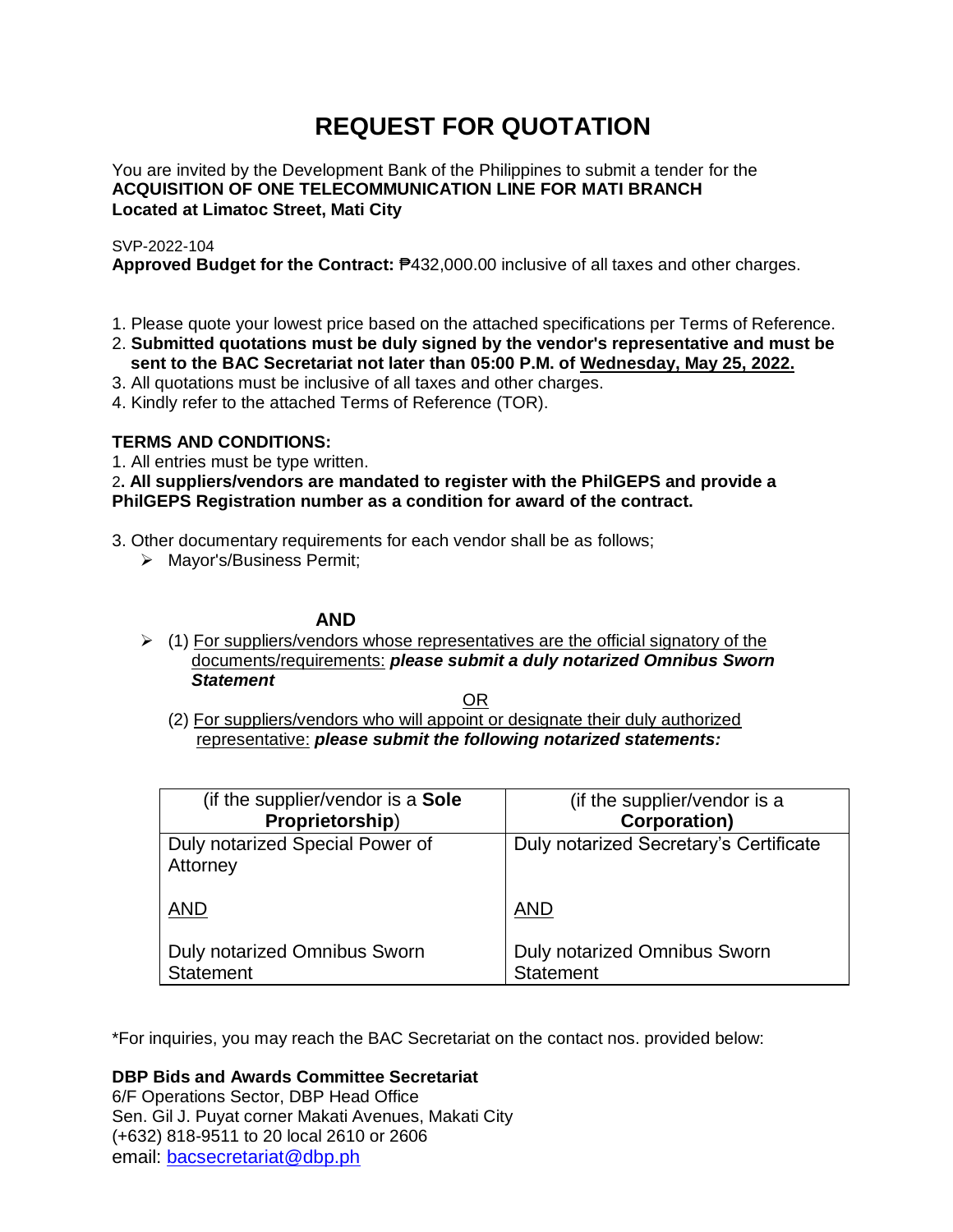**Annex A** 

#### ACQUISITION OF NEW, ADDITIONAL AND/OR REPLACEMENT TELECOMMUNICATION LINE/CONNECTIVITY SERVICE FOR THE DEVELOPMENT BANK OF THE PHILIPPINES (DBP)-**MATI BRANCH**

#### APPROVED BUDGET FOR THE CONTRACT: Php 432,000

#### **TECHNICAL SPECIFICATIONS**

#### A. BACKGROUND

The telecommunication connectivity service (line) is for the connection of DBP online systems, services and facilities in any of the following DBP remote sites:

A.1. Branch Office, including:

A.1.a. Lending Center A.1.b. Cash Center A.1.c. Branch-Lite Unit

A.2. Automated Teller Machine (ATM)

#### **B. OBJECTIVE**

To acquire stable, reliable and secure telecommunication connectivity/line service to link DBP remote sites to the Head Office from an authorized and qualified telecommunication service provider (Telco).

#### C. COVERAGE OF THE CONTRACT

The contract will be for a one (1) year period starting from date of acceptance of service with the option for automatic renewal.

#### D. MINIMUM SPECIFICATIONS

- D.1. Connectivity/Line Service Availability
	- > The minimum availability of service is 99.6%.
- D.2. Connectivity/Line Specifications
- D.2.a. Branch Office М.
	- D.2.a.i. Wired MPLS/VPN, Radio Last Mile with minimum of 10 Mbps bandwidth
	- D.2.a.ii. Inclusive network equipment, such as router and or router/modem, must not be on End-of-Life/End-of-Support status within the contract period
	- D.2.a.iii. Router must support GRE/mGRE tunneling and IP Security (ex. dynamic VPN) and SNMP
	- D.2.a.iv. DBP shall have the full access of the router
	- D.2.a.v. Provide near real time and historical link monitoring

D.2.b. ATM - Wired

- D.2.b.i. VPN connection at least 128 Kbps via MPLS
- D.2.b.ii. Inclusive network equipment, such as router and or router/modem, must not be on End-of-Life/End-of-Support status within the contract period
- D.2.b.iii. Support GRE tunneling and SNMP
- D.2.b.iv. Provide near real time and historical link monitoring

Page 1 of 4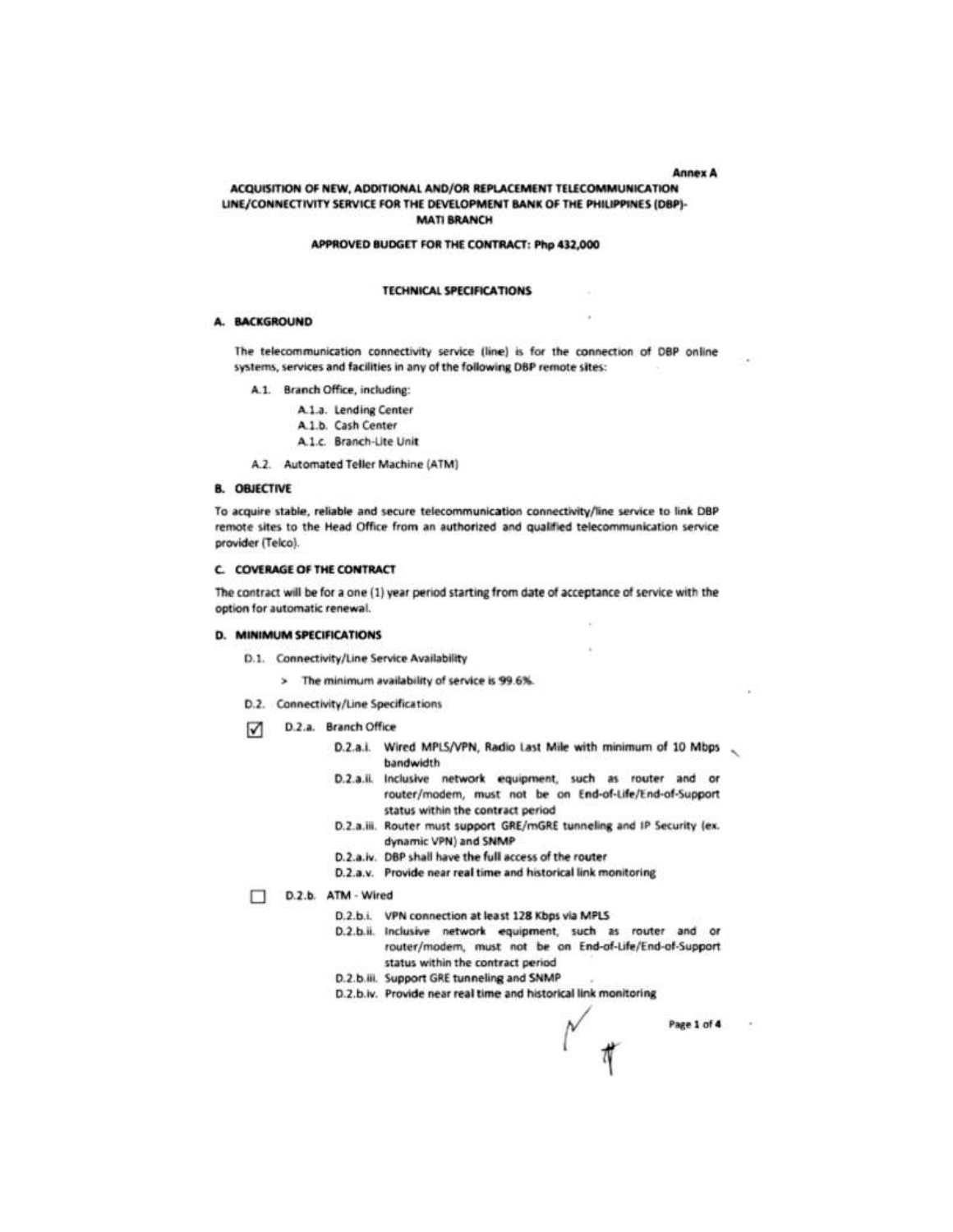ACQUISITION OF NEW, ADDITIONAL AND /OR REPLACEMENT OF TELECOMMUNICATION LINE/ CONNECTIVITY SERVICE FOR THE DEVELOPMENT BANK OF THE PHILIPPINES (DBP)



- D.2.c.i. Provide data transmission function by public GPRS/ GSM network or higher
- D.2.a.vi. Inclusive network equipment, such as router and or router/modem, must not be on End-of-Life/End-of-Support status within the contract period
- D.2.c.ii. Support GRE Tunneling and SNMP
- D.2.c.iii. Provide GUI access for local and remote management
- D.2.c.iv. Operate at -30"+75°C temperature
- D.2.c.v. Has LED status indication
- D.2.c.vi. Support RJ45 console port
- D.2.c.vii. Include: 1 power cord, 2 antennas, 1 console cable, 1 set documentation
- D.2.c.viii. Provide near real time and historical link monitoring.
- D.2.c.ix. Meet the average latency requirement of not greater than 200ms measured using the Ping utility or any similar mobile applications
- . D.2.c.x. Meet signal requirement of not less than 2 bars measured using mobile or similar devices capable of said measurement
	- D.2.c.xi. DBP shall have full access to the Modem/Router
- D.3. Support Services and Incident Management
	- D.3.a. The Telco shall provide 24 x 7 onsite, telephone and email support. For every service unavailability/downtime reported, the response time shall be within thirty (30) minutes.
	- D.3.b. Upon the occurrence of service unavailability/downtime, the Telco shall:
		- D.3.b.i. Conduct problem isolation/resolution and link restoration activities
		- D.3.b.ii. Notification via electronic mail (E-mail) and telephone within one (1) hour of the occurrence
		- D.3.b.iii. Minimum of twice a day status report to DBP via E-Mail
		- D.3.b.iv. Estimated time of arrival (ETA) if onsite activities required
		- D.3.b.v. Estimated time of resolution (ETR)
		- D.3.b.vi. Root cause
		- D.3.b.vii. Comply with DBP policies on security and confidentiality during support services.
	- D.3.c. The Telco shall submit an incident report stating the reason/s for the outage and detailing the steps undertaken to resolve a particular problem upon DBP's request.
- D.4. Service Performance Review
	- > The Telco shall conduct a performance review session at least once every quarter of a year.

### E. TELECOMMUNICATION CONNECTIVITY/LINE REQUIREMENT CLASSIFICATION

The primary objective of the following provisions is to have multiple Telcos per site, providing service redundancy, high availability and avoiding single point of failure.

n E.1. New Telecommunication Line Requirement

E.1.a. Covered Sites

Page 2 of 4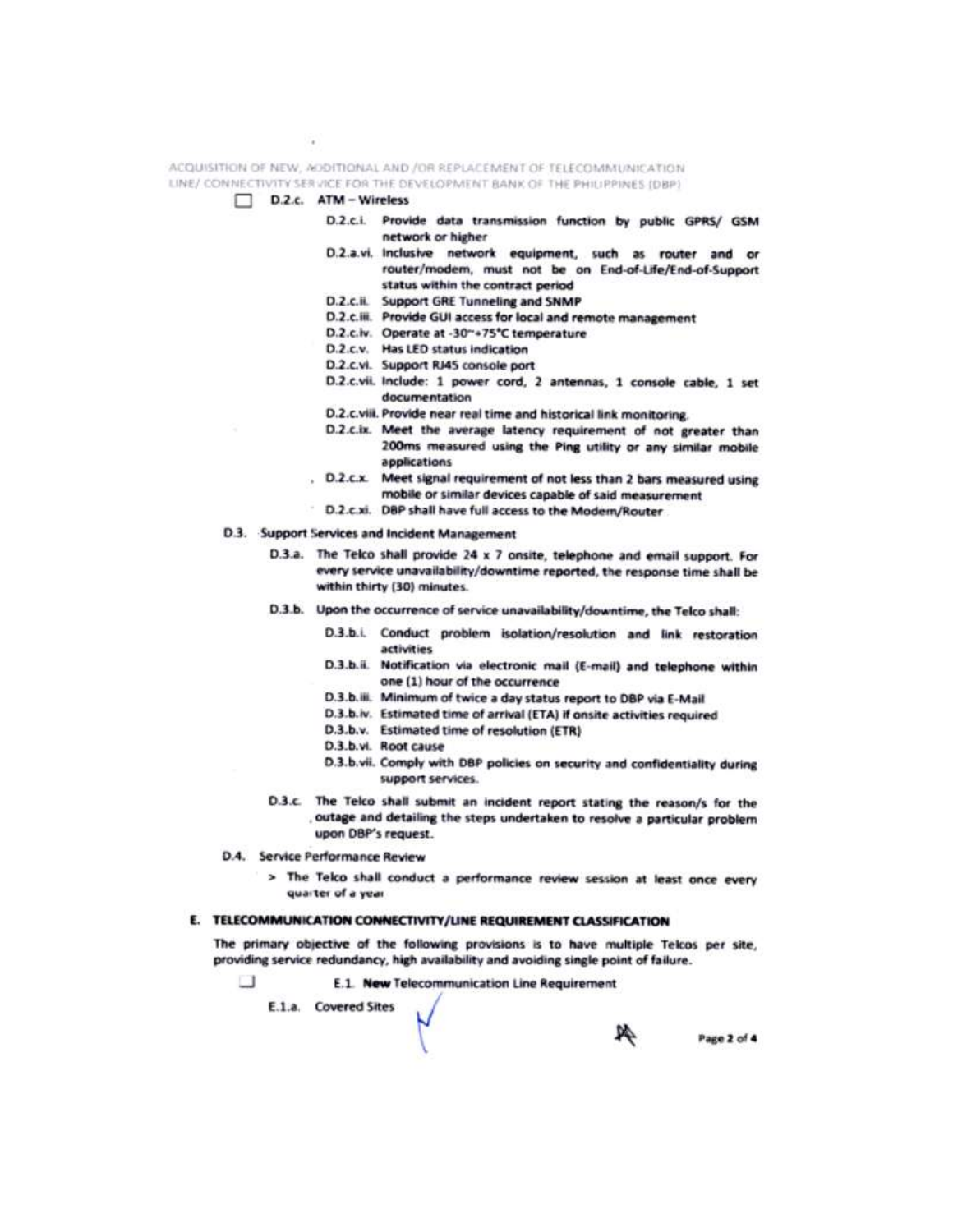- > New remotes sites
- E.1.b. Telco Selection Criteria
	- > Telecommunication Line for Branch Office
		- E.1.b.i. Two (2) different Teicos (Telco A and Telco B) shall be selected
		- E.1.b.ii. Telco A is the lowest (winning) provider
		- E.1.b.iii. Telco B is the second lowest provider
	- > Telecommunication Line for Additional ATM Facility of a Branch Office
		- E.1.b.iv. The Telco must be different from the one which has the majority or most of the telecommunication connectivity services provided for the ATM/s of that Branch Office
- E.2. Additional Telecommunication Line Requirement
	- E.2.a. Covered Sites
		- > For existing sites with existing telecommunication line/s
	- E.2.b. Telco Exception
		- > The Telco/s of the existing line/s servicing the site shall not be invited and will not be allowed to participate
- E.3. Replacement Telecommunication Line Requirement
	- E.3.a. Covered Sites
		- > For existing sites with existing telecommunication line/s
	- E.3.b. Telco Exception
		- E.3.b.i. For Telco Redundancy Replacement
			- > The Telco of the existing line/s servicing the site including the one to be replaced shall not be invited and will not be allowed to participate
		- E3b.ii. Replacement for the Purpose of Telecommunication Line Capacity (Bandwidth) Upgrade
			- > The Telco of the other existing line/s servicing the site (i.e., other than the one to be replaced) shall not be invited and will not be allowed to participate
		- E.3.b.iii. For Wireless to Wired Facility Replacement
			- > The Telco of the other existing line/s servicing the site (i.e., other than the one to be replaced) shall not be invited and will not be allowed to participate

### F. DISCONTINUANCE OF SERVICE

DBP can opt to discontinue the service within the contract period without pre-termination fee/s, if the Telco provider fails to meet the required minimum availability of service, specified in item D.1, for three (3) consecutive months (3-strike rule)

G. PAYMENT

The payment shall be in a monthly basis every after the service acceptance.

 $\sim$ Page 3 of 4